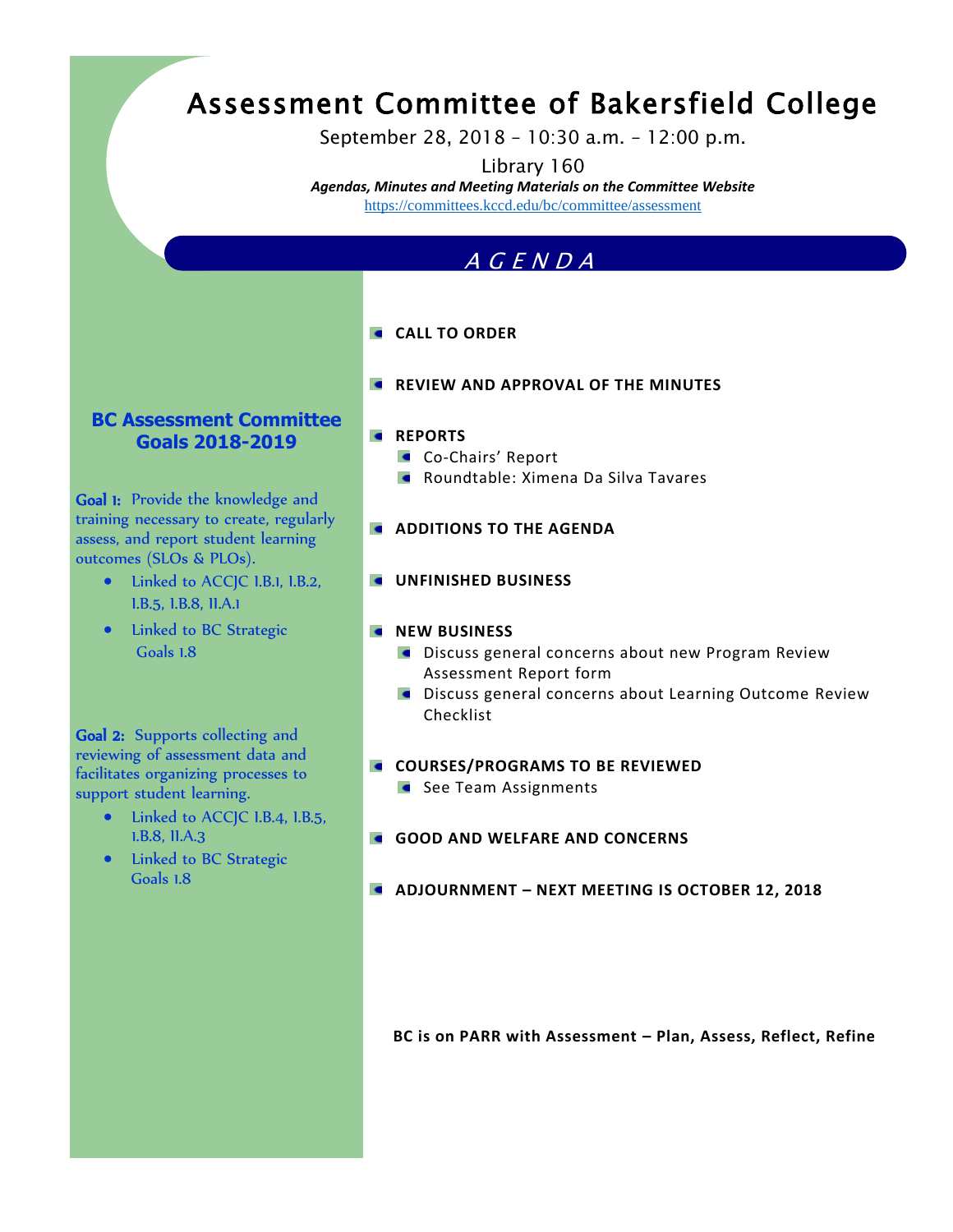## **Assessment Review Teams**

**Team A:** Jordan Rude, Pam Davis **Team B:** Greg Cluff, Milena Lilles **Team C:** Darrin Ekern, Brian Sivesind **Team D:** Dana Heins-Gelder, Ximena Da Silva Tavares **Team E:** Rudy Menjivar, Isaac Vannasone **Team F:** Helen Acosta, Michael Westwood **Team G:** Jana Richardson, Tina Cummings **Team H:** Faith Bradham, Tanya Silva **Team I:** Lori Pesante, Kellie Smith **Team J:** Debbie Kennedy, Olivia Garcia **Team K:** Denise Mitchell, Lily Pimentel **Team L:** Robert Stewart, Justin Flint